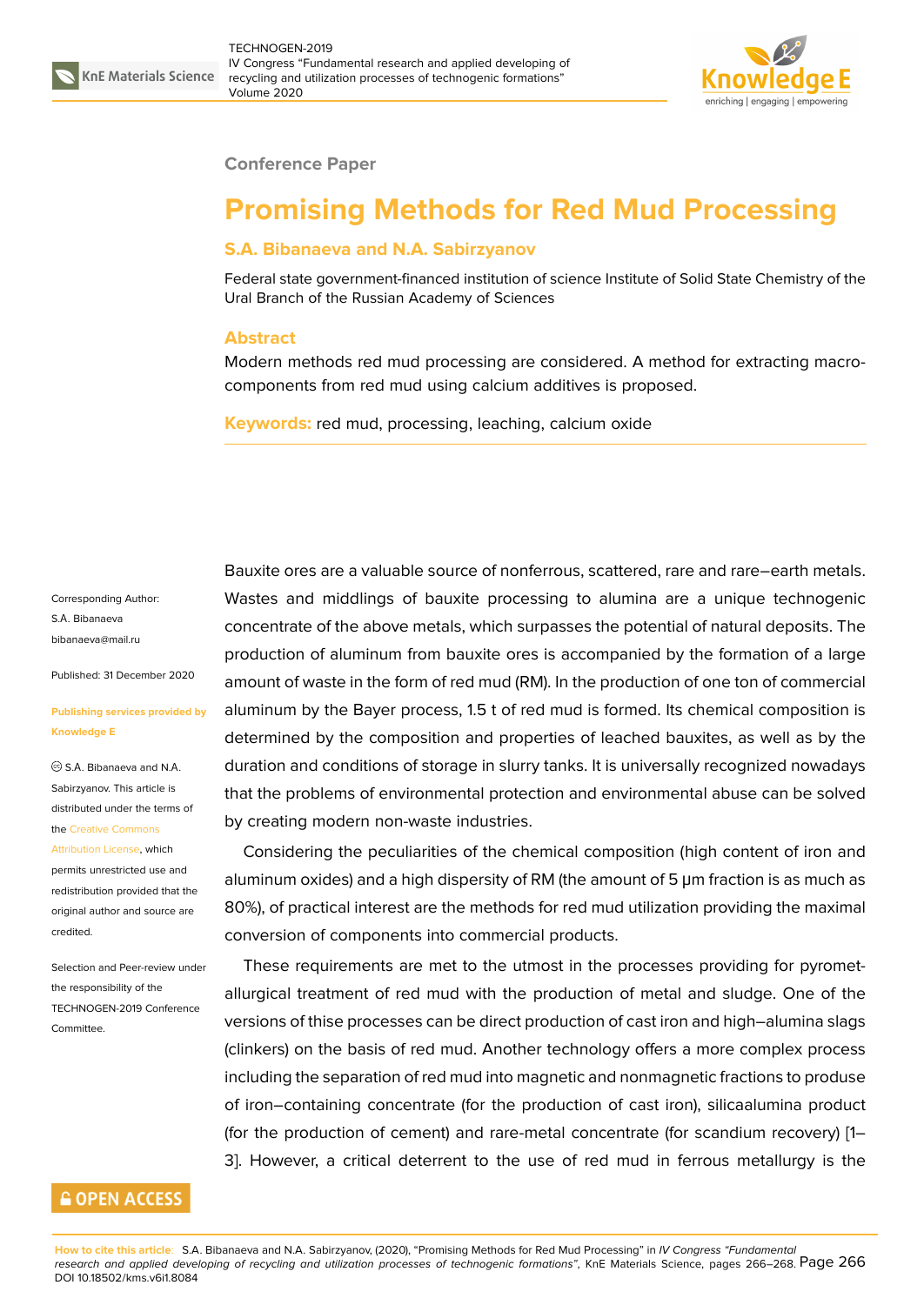concentration of alkali, sulfur and moisture in RM, since these impurities negatively affect the quality of products.

A fundamentally different technology for RM utilization is the production of iron-oxide pigments for the manufacture of paints, lacquers, ceramics, construction materials etc. [4]. Before calcination, red mud is draded into sizes, and fractions to 0.02 mm and additionally from 0.02 to 0.045 mm are selected. These fractions are calcined in a controlled oxygen deficient atmosphere in the temperature interval from 500 to 1000<sup>∘</sup>С. [De](#page-2-1)pending on the calcination temperature, this method allows red, black, grey or brown pigments to be produced.

The hydrochemical methods for RM processing provide selective extraction of microcomponents. They include acid leaching of RM: among them hydrochloric, these are nitric and sulfuric acid methods. These technologies make it possible to selectively extract into solution such valuable components as scandium, lanthanide- group metals and other rare metals [1].

The considered methods for RM processing include technologies for additional extraction of alumina from RM since it contains a large amount of aluminum. Such methods allow up to 9[0](#page-2-2)% of alumina to be extracted from RM, hawever, the problem of integrated utilization of RM has not been solved yet [5, 6].

For additional extraction of alumina from RM we propose high–temperature autoclave leaching of RM.

In this work we report the results into the investi[ga](#page-2-3)ti[on](#page-2-4) of the effect of calciumcontaining additives on the degree of aluminum extraction into solution during autoclave leaching of residues of the Bogoslovskii aluminum plant(BAP). Red mud from BAP sludge depositories of the with the composition, wt.%:  $Al_2O_3- 10.32$ , Fe<sub>2</sub>O<sub>3</sub>–47.82, SiO<sub>2</sub>– 5.35, TiO<sub>2</sub>–0.67, CaO–12.87, Na<sub>2</sub>O–0.94, was used for the experiment, and surfacecarbonized lime (SCL) in the amount to 10 wt.calcium–containing additive.

The experiments were carried out in a Parr 4560 laboratory autoclave at 250<sup>∘</sup>С for 2.5 h while constant mechanical stirring at a rate of 100 rev/min. Using SCL as an active additive, allows the degree of alumina leaching into solution to be to 90%. Besides, the produced aluminate solutions were characterized by a high alumina to silica ratio (to 950). This makes it possible to use SCL in the process of additional leaching of RM for additional extraction of alumina.

The developed to date technologies for bauxite processing do not provide integrated utilization of feedstock, are limited to extraction of one target component and create large-tonnage technogenic dumps, which, in turn, leads to environmental and technoeconomic problems. The most promising methods for red mud processing and selective extaction of valuable components are hydrometallurgical methods, which provide a